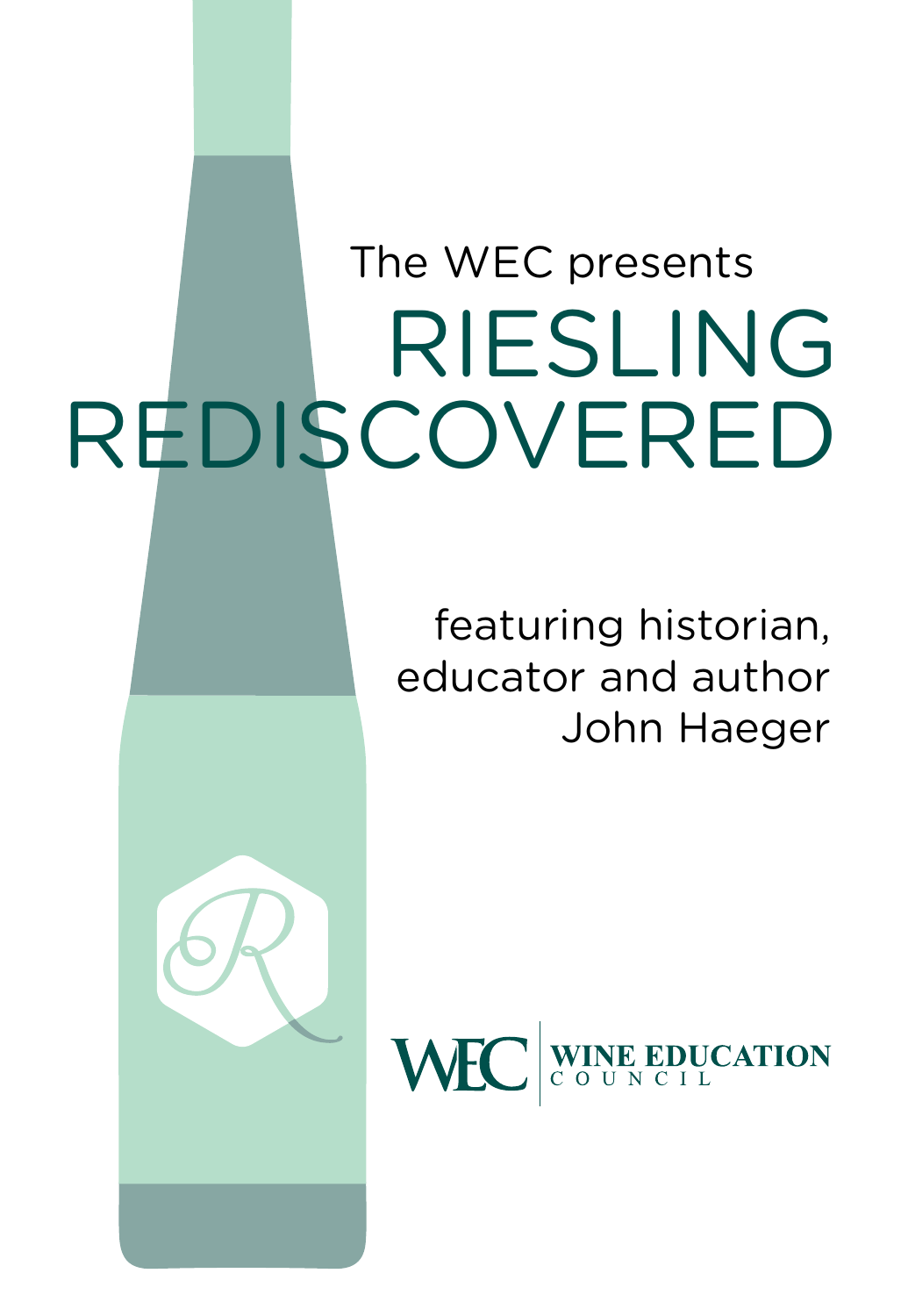# WINE EDUCATION

The Wine Education Council is a nonprofit educational organization that supports the development and effectiveness of wine professionals by providing high-quality training programs and enrichment opportunities. This event was made possible, in part, by a grant from the Veritas Fund.

✥

# *Special Thanks*

THE WINE EDUCATION COUNCIL GRATEFULLY ACKNOWLEDGES THE GENEROUS SUPPORT AND KIND ASSISTANCE OF THE FOLLOWING PEOPLE:

> Henry Hudson, Hudson Wine Brokers Jodi Stern, The Winebow Group Justin Gallen, Rinascimento Wine Co Oliver McCrum, Oliver McCrum Wines Valerie Masten & Matt Stinton, Skurnik Chris Lavin, Broadbent Donny Sullivan, The Source Graham Tatomer, Tatomer Wines Janie Brooks Heuck, Brooks Wines Jay Clark, Veritas Imports Kirk Wille, Loosen Brothers USA Alan Sobszack, APS Wine & Spirits

Lohnes + Wright Custom Mapping Phillip Dunn, Spago Marnie Lerner, Wine Education Council Mary Franz, Graphic Design Dan Fredman, Public Relations & Marketing to the Thirsty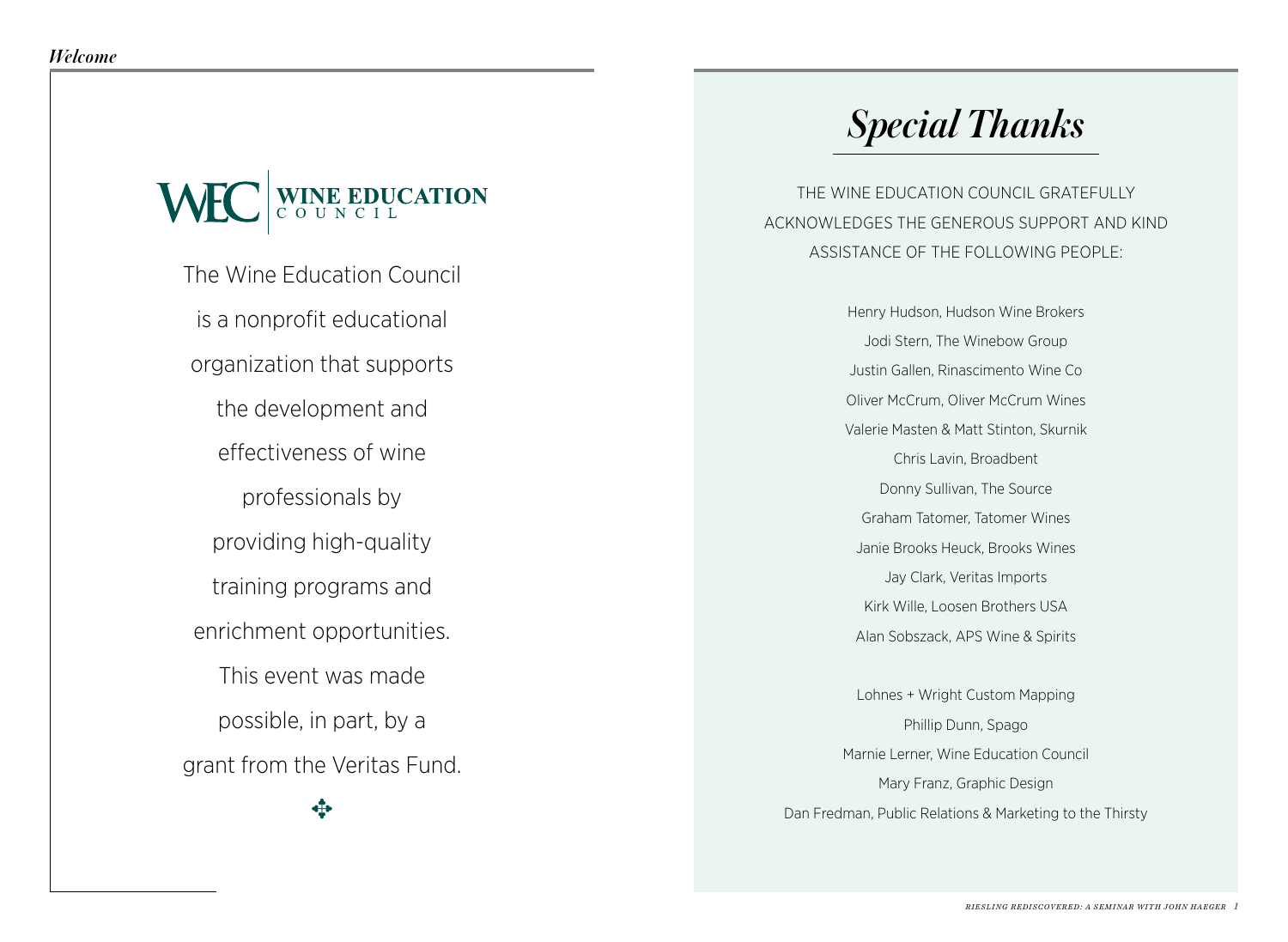## TYPICITIES OF RIESLING BY REGION

| <b>MOSEL</b>                                | Apple, pear, quince, lemon and<br>grapefruit                                                                                  | Relatively high acid and low alcohol<br>Often expressive of "minerality"<br>Sometimes edgy or brittle when made<br>very dry                          |
|---------------------------------------------|-------------------------------------------------------------------------------------------------------------------------------|------------------------------------------------------------------------------------------------------------------------------------------------------|
| <b>RHEINGAU</b>                             | Citrus, nectarine, peach and apricot                                                                                          | Deep, elegant wines with substantial<br>body<br>More angular and mineral near<br>Rüdesheim<br>Rounder east of Johannisberg                           |
| <b>NAHE</b>                                 | Herb-infused, pungent and kaleido-<br>scopically fruit- and flower- flavored<br>upstream of Kreuznach;<br>Fruitier downstream | Overall, more elegant than opulent<br>Intense, brilliant and texture-driven<br>upstream;<br>Rounder and a bit broader-shouldered<br>downstream       |
| <b>RHEINHESSEN</b>                          | Fruit-forward on the Roter Hang;<br>Vibrant with acidity and salinity in<br>the Wonnegau                                      | Showy and opulent on the Roter Hang;<br>Lean, lanky and exuberantly "mineral"<br>in the Wonnegau                                                     |
| <b>PFALZ</b>                                | Yellow rather than white-fruited wines                                                                                        | Combined power and finesse<br>Variable expressions of "minerality"                                                                                   |
| <b>ALSACE</b>                               | Generous fruit: herb and flower com-<br>ponents in supporting roles                                                           | Wide range of structural properties,<br>but typically round at mid-palate, with<br>length and generosity<br>Often heady, with finished alcohol =>14° |
| <b>LOWER AUSTRIA</b>                        | White-to-yellow-to-orange fruited<br>wines<br>Occasional expressions of botrytis                                              | Tangy, energetic and mineral wines<br>Sometimes "riper" than typical<br>German editions of Riesling;<br>occasionally >14°                            |
| <b>ALTO ADIGE</b>                           | White fruit and lemon custard                                                                                                 | Intense and muscular<br>Noticeably "mineral"; sometimes<br>heady                                                                                     |
| <b>FINGER LAKES</b>                         | Fruity and mild, combinations of<br>apple and citrus                                                                          | Taut and relatively low in alcohol (<13°)                                                                                                            |
| <b>WASHINGTON</b>                           | Aromas and flavors of resinous<br>herbs; often noticeably phenolic                                                            | Ample, firm and clean                                                                                                                                |
| <b>WILLAMETTE VALLEY</b>                    | A spectrum of citrus fruits plus<br>honeysuckle                                                                               | Round and borderline flamboyant<br>from sedimentary soils;<br>Leaner and brighter from basaltic and<br>volcanic soils                                |
| <b>LOS ALAMOS</b><br>© John Winthrop Haeger | Full flavored and stone-fruited                                                                                               | Persistent: sometimes with hints of<br>"minerality"                                                                                                  |

# *Tasting Order*

### *1st Flight* THE GERMAN RHINE

*1* Clemens Busch Falkenlay GG 2012

*2* Dönnhoff Roxheimer Höllenpfad GG 2015

> *3* Phillip Wittmann Westhofener Morstein GG 2015

*4* Weingut von Winning Forster Kirchenstück GG 2013

### *3rd Flight*  AUSTRIA AND ITALY

*8* Loimer Langenloiser Seeberg 1ÖTW 2015

### *9*

Prager Weissenkirchener Smaragd Achleiten 2015

## *10*

Markus Huber Getzersdorfer Berg 1ÖTW 2012

*11* Kuenhof "Kaiton" Riesling 2012

### *12* G. D Vajra Lange DOC Riesling "Pètracine" 2012

### *2nd Flight*  ALSACE

*5* Dirler-Cadé Belzbrunnen de Guebwiller 2012

*6* Dirler-Cadé Saering de Guebwiller GC 2012

*7* Marcel Deiss Schoenenbourg de Riquewihr GC 2010

### *4th Flight*  THE NEW WORLD

*13* Grosset Polish Hill Riesling 2016

*14* Brooks Orchards Fold Riesling 2014

*15* Tatomer Kick-On Ranch Riesling 2014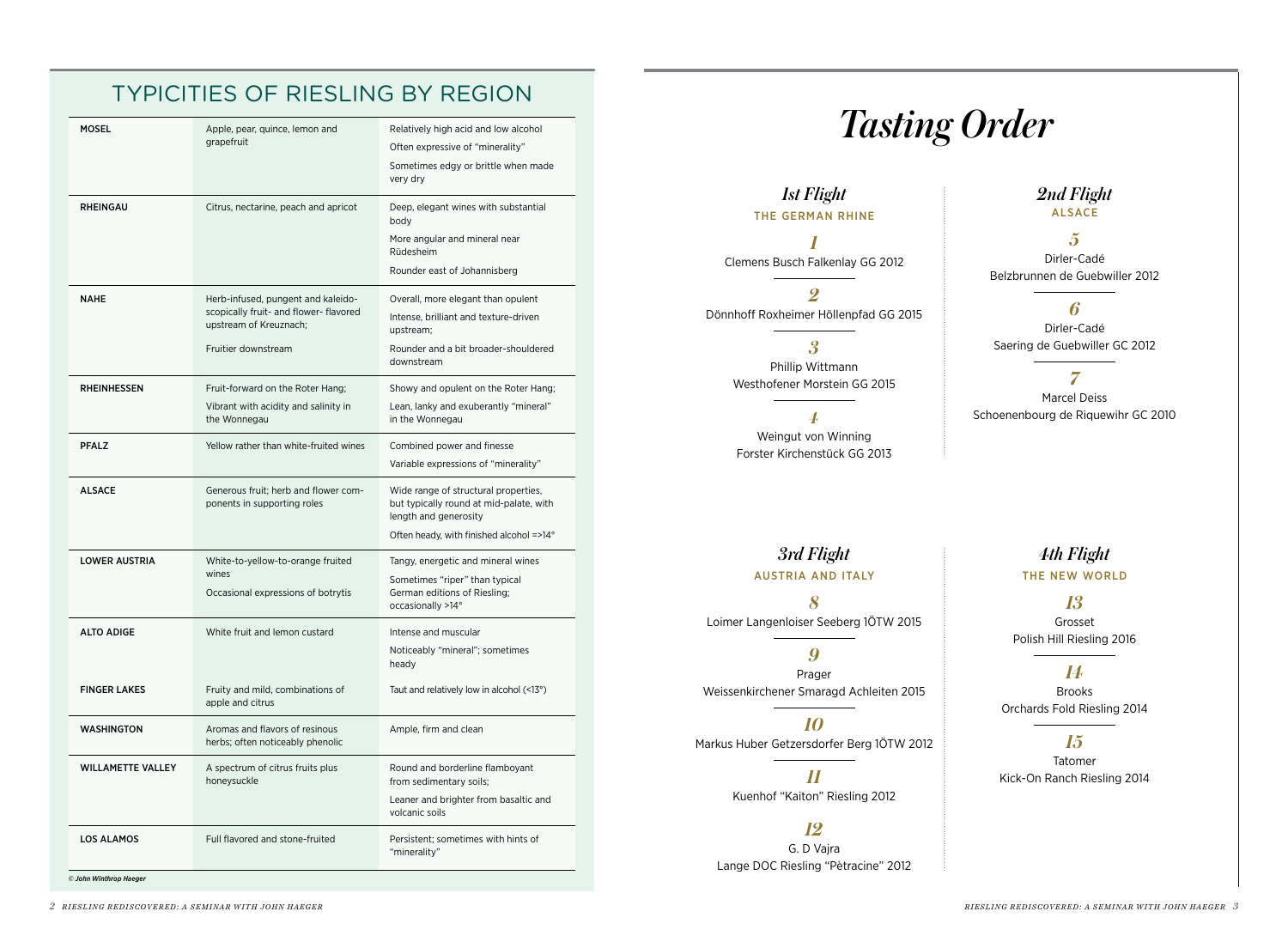

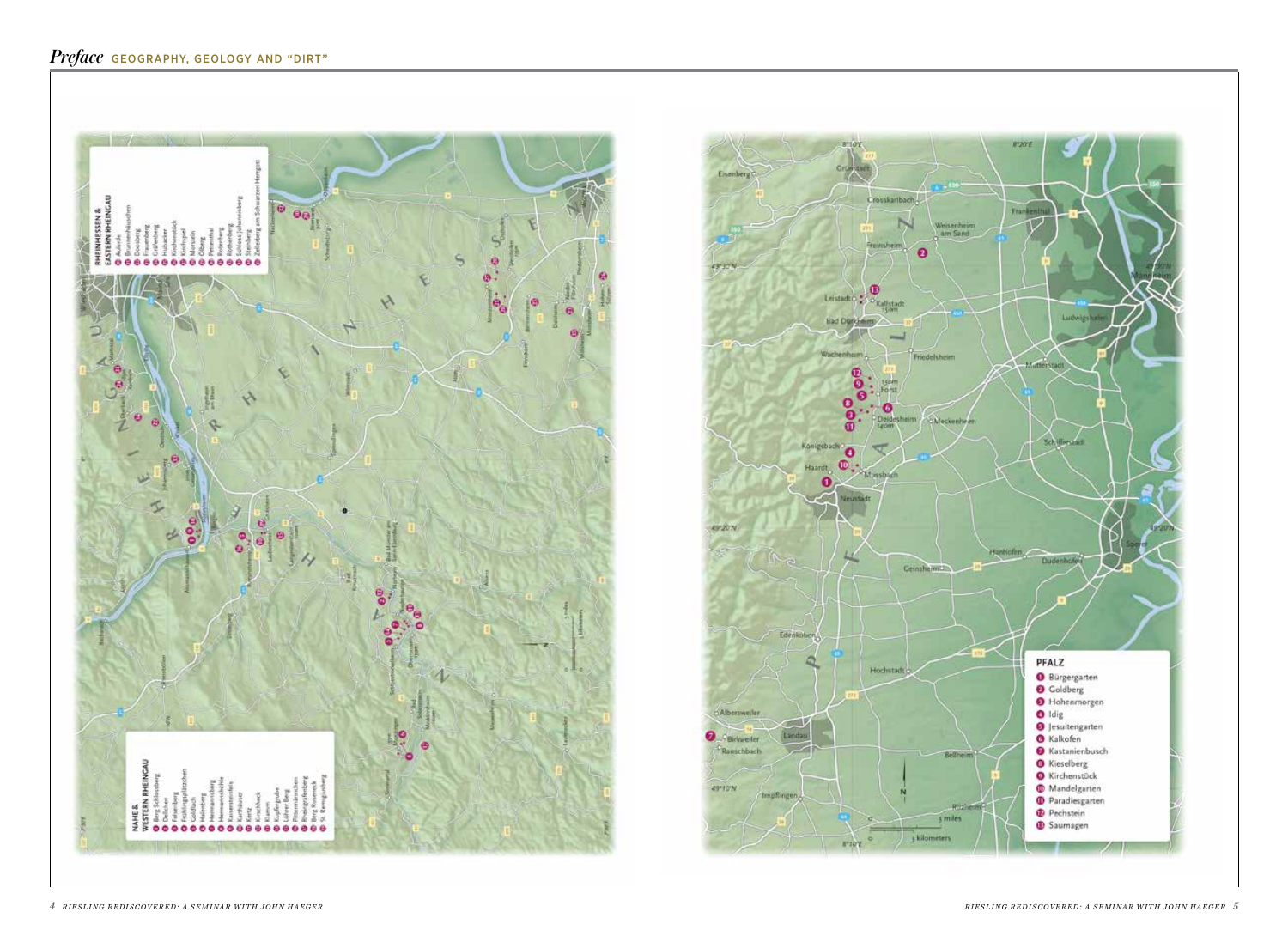# Clemens Busch 1 Clemens Dusch<br>
Falkenlay GG 2012

# clemenwhusch

Clemens and Rita Busch, along with their son Johannes, biodynamically farm 16 hectares of vines in and around the town of Pünderich in the middle Mosel. 80% of the wines are fermented and aged in very old 1000l barrels; the youngest are 48 years old. Nothing is ever added to the wine but a low dose of sulfur at bottling. The wines are never fined, and the capsule color indicates the type of soil the vines grow in. Best-known for their baroque, richly textured dry

whites grown in their ungrafted blocks in the lieu-dit Marienburg, they produce a range of wines at various sugar levels, including a blanc de Noir.

### PÜNDERICHER MARIENBURG

### *Riesling Rediscovered,* pp. 220-222

~79 ha (of which 19 VDP Grosse Lage); 100-190 m S-facing except at the upstream end, where SSE-facing Mostly broken grey slate over bedrock slate, except blue slate in Farhlay and red slate in Rothenpfad; some unplantable outcroppings of sheer rock; downslope some areas of humus and clay; mostly terraced (Middle Mosel)

Website: *http://www.clemens-busch.de/* Importer: The Source Imports, https://thesourceimports.com/

# Dönnhoff Roxheimer Höllenpfad GG 2015



Weingut Dönnhoff is the preeminent producer in the Nahe region. Founded 200 years ago, Helmut Dönnhoff has been making the wine since 1971, and now his son Cornelius works alongside him in the winery and in their 25 hectares of Erste Lage vineyards. Their holdings represent some of the best in the Nahe and all of Germany. Although the Nahe is a dry region, Dönnhoff does not water their vineyards but covers them with organic material like straw and compost to preserve

water and to avoid evaporation and erosion in heavy rains. The vines are grown on wire frames, low to the ground to benefit from the warmth of the stony topsoil, at a density of approx. 6000 vines per hectare. The Riesling vines in all of their vineyards are old clones sourced from the sites in Niederhausen and Schloßböckelheim. Grapes are always picked by hand and pressed within 3 hours of harvest. Wines are fermented in traditional German casks (1200L and 2400L) and in stainless steel with spontaneous fermentations.

### ROXHEIMER HÖLLENPFAD

~4 ha; ~220 m S-facing

Steep (15-50%) slope on the left bank of the Katzenbach, a tributary twice-removed of the Nahe; red sandstone soils that are highly permeable to vine roots; the site is often described as a hybrid of the upper and lower Nahe, combining the generosity of the latter with the fine raciness and lingering salinity of the former (Nahe)

Website: http://www.doennhoff.com/ Importer: Skurnik Wines, http://www.skurnik.com/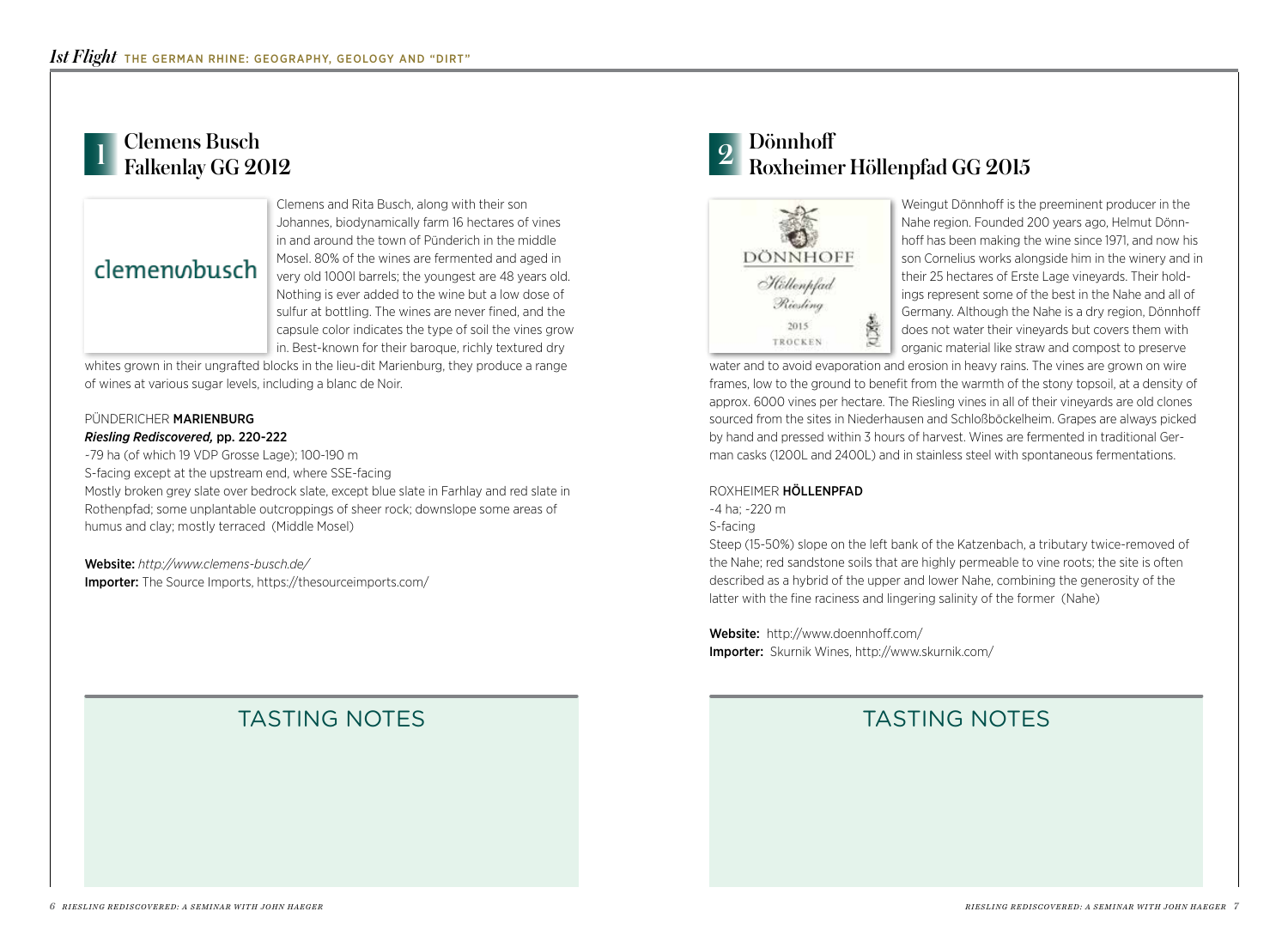# Phillip Wittmann Westhofener Morstein GG 2015 3 4



The Wittmann family has grown grapes and made wine in the Rheinhessen village of Westhofen since 1663. The estate cultivates 62 acres of vines in the rolling limestone hills just west of the Rhine river valley. They were early adopters of organic (1990) and biodynamic (2004) viticulture. Riesling is Wittmann's dominant grape variety, accounting for 65% of the estate's vineyard area. They also produce the three Pinot varieties (Pinot Blanc, Pinot Gris and Pinot Noir), as well as Silvaner, along with small quantities of Scheurebe, Chardonnay and others.

### WESTHOFENER **MORSTEIN** *Riesling Rediscovered*, pp. 223-26

144 ha (of which 30 ha VDP Grosse Lage); 240-280m S-facing

Gentle to moderate hilltop slope; a thin layer of lime-rich clay-marl over generously fissured limestone bedrock easily penetrated by vine roots; panoramic view across the Rhine to the Odenwald; highest and coolest of the Westhofen vineyards (Rheinhessen)

Winery Website: http://www.weingutwittmann.de/ Importer: Loosen Brothers USA, http://loosenbrosusa.com/

# Weingut von Winning Forster Kirchenstück GG 2013



Von Winning winery was founded in 1849 and now farms 40 hectares of some of the oldest parcels of Grosses Gewächs vineyards spread across Forst, Deidesheim, and Ruppertsberg. Leopold von Winning was the son-in-law of Dr. Andreas Dienhard, and now, under the same ownership and winemaking team, the Dr. Deinhard label is designated for fruitier wines vinified in stainless steel while the Von Winning label is reserved for the Grosses Gewächs sites vinified dry and in

wood. Winemaker Stephen Attmann describes his winemaking as "not doing the wrong thing at the wrong time." Gentle clarification, a natural and spontaneous fermentation and no fining creates wines with a distinctive, very elegant style.

### FORSTER KIRCHENSTÜCK *Riesling Rediscovered*, p. 90 3.7 ha; 120-140 m E- and SE-facing

Mostly weathered sandstone with broken basalt; chunks of limestone; deep clay-andlime layer is found ca. 2m below the present soil surface; a waist-high sandstone wall surrounds the site; postcard view of the parish church of St. Margareta on the E side of the vineyard (Pfalz)

Winery Website: http://www.von-winning.de/ Importer: Skurnik Wines, http://www.skurnik.com/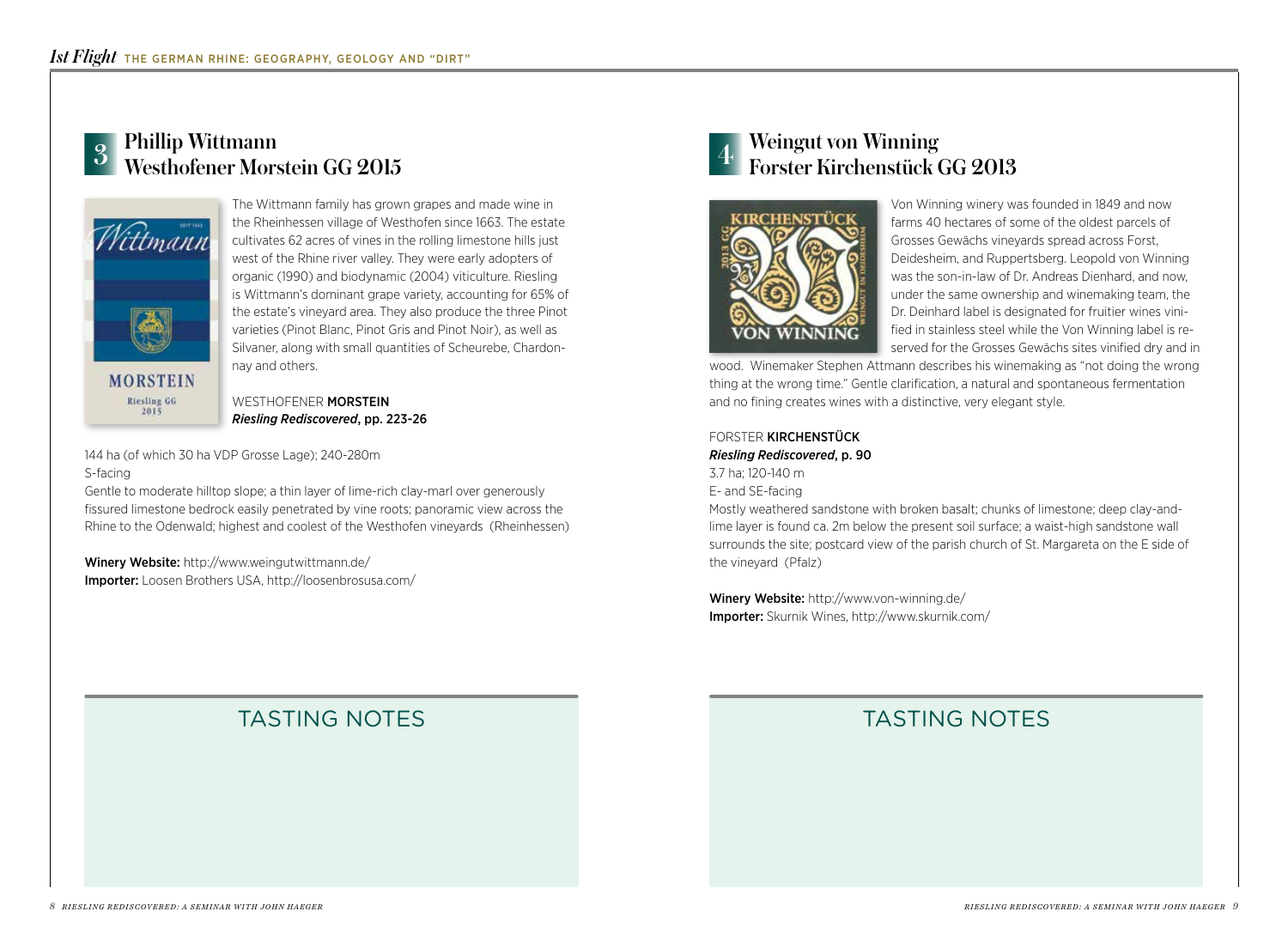

### Dirler-Cadé Belzbrunnen de Guebwiller 2012 5



Dirler-Cadé was founded in 1871 in the small Alsace village of Bergholtz. 5th generation winemaker Jean Dirler married Ludivine Cadé in 1998 and in 2000, her family's nearby vineyards were added to the Dirler sites, resulting in the Dirler- Cadé label. Adopting biodynamic farming procedures in 1998, they currently farm18 hectares (43.2 acres) of vines, 42% of which are classified Saering, Spiegel, Kessler or Kitter-

lé Grand Cru. Their commitment to biodynamics in the vineyard is paralleled by their conservative practices in the cellar. Since 1987, each parcel within a single vineyard is whole-cluster pressed large oak foudres or stainless steel tanks. The juice is left to ferment for 3 weeks to 3 months depending on the cuvée, and the wine is aged on its fine lees for 9-12 months before a light filtration and bottling.

BELZBRUNNEN DE GUEBWILLER *Riesling Rediscovered*, pp. 165-68 10ha; ~250-290 m SE-facing

Modestly sloped site nestled between Saering and Spiegel, just downslope of Kessler, and overlooking Bergholtz. Planted inline with the slope. Deep sandy soil with a light admixture of clay. Dirler's parcels are found at the high W end of the vineyard, adjacent to Kessler (Alsace)

Winery Website: http://dirler-cade.com/ Importer: APS Wine and Spirits, http://apswine.com/

# TASTING NOTES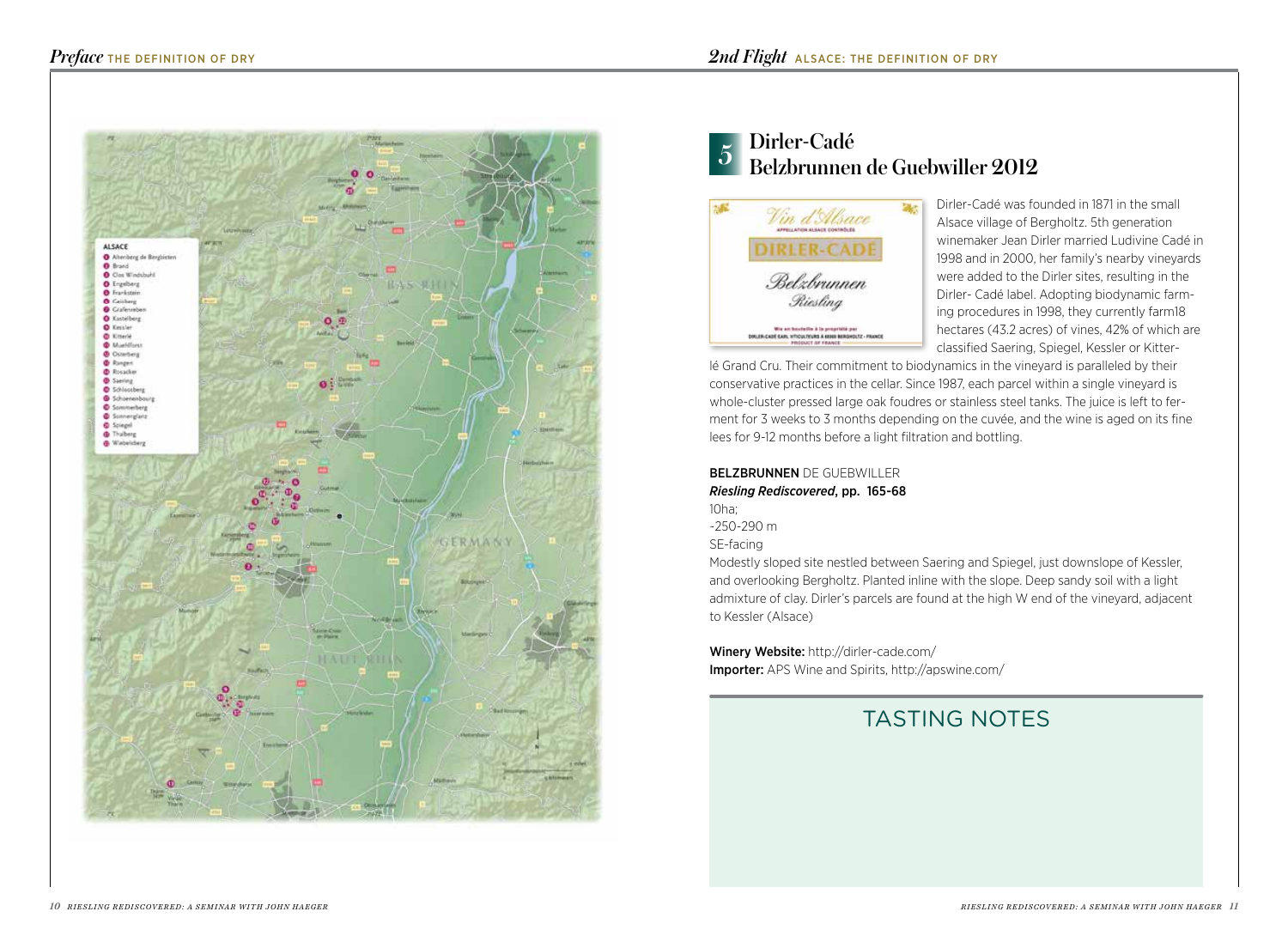# Dirler-Cadé 6 Differ-Cade<br>Saering de Guebwiller GC 2012



Dirler-Cadé was founded in 1871 in the small Alsace village of Bergholtz. 5th generation winemaker Jean Dirler married Ludivine Cadé in 1998 and in 2000, her family's nearby vineyards were added to the Dirler sites, resulting in the Dirler- Cadé label. Adopting biodynamic farming procedures in 1998, they currently farm18 hectares (43.2 acres) of vines, 42% of which are classified Saering, Spiegel, Kessler

or Kitterlé Grand Cru. Their commitment to biodynamics in the vineyard is paralleled by their conservative practices in the cellar. Since 1987, each parcel within a single vineyard is whole-cluster pressed large oak foudres or stainless steel tanks. The juice is left to ferment for 3 weeks to 3 months depending on the cuvée, and the wine is aged on its fine lees for 9-12 months before a light filtration and bottling.

### SAERING DE GUEBWILLER

### *Riesling Rediscovered*, pp. 165-68

10ha; ~250-290 m

SE-facing

Modestly sloped site nestled between Saering and Spiegel, just downslope of Kessler, and overlooking Bergholtz. Planted inline with the slope. Deep sandy soil with a light admixture of clay. Dirler's parcels are found at the high W end of the vineyard, adjacent to Kessler (Alsace)

### Winery Website: http://dirler-cade.com/ Importer: APS Wine and Spirits, http://apswine.com/

# TASTING NOTES TASTING NOTES

# Marcel Deiss Schoenenbourg de Riquewihr GC 2010



The Domaine was founded in 1947 when Marcel Deiss returned home from WWII. Their 26 hectares of hillside vineyards are comprised of some 220 different blocks spread out over nine communes surrounding Bergheim. Jean-Michel Deiss took over the property in 1973 and became intrigued by the character of the individual sites' terroir. Early-on conversion to organic farming evolved to the current biodynamic regimen, as Deiss began focusing on the vineyard sites, rather than following the traditional Alsace approach centered on the specific grape variety. The Deiss Vins de Terroir bottlings were

deemed controversial (if not blasphemous) by the bureaucracy and Deiss's neighbors. The site-specific labeling was considered illegal until 2005, when Jean-Michel Deiss convinced the INAO that his wines were not deleterious to the reputation of the region. Mathieu Deiss is the latest member of the family to assume winemaker responsibilities. In addition to the Domaine Marcel Deiss wines, he also produces the Vignoble du Rêveur wines.

## SCHOENENBOURG DE RIQUEWIHR *Riesling Rediscovered*, pp. 181-83

53.4 ha; 265-380 m

Generally southern exposures from SSW to SE Hill on the N edge of Riquewihr steepest at its midsection but relatively flat on top; geologically heterogeneous but relatively heavy, clayrich soils strewn with broken sandstone predominate; base rock is mostly mudstone. Clay soils plus humidity arising from the Sembach make most of Schoenenbourg humid; botrytis pressure can be high. The Deiss parcel was planted between 1952 and 1982. (Alsace)

Winery Website: http://www.marceldeiss.com/en/ Importer: Veritas Imports, http://veritaswine.com/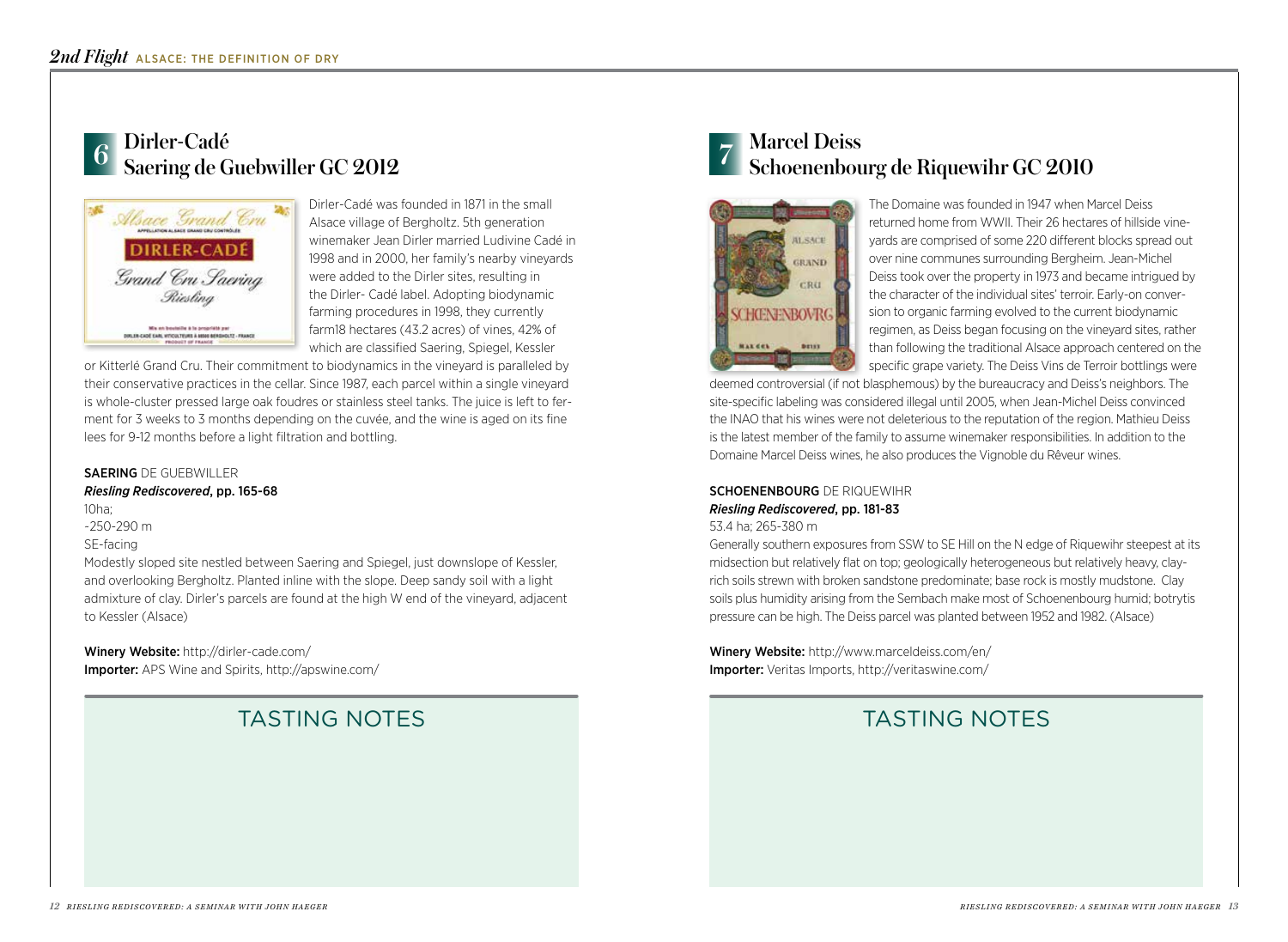

### Loimer Langenloiser Seeberg 1ÖTW 2015 8



Winemaker Fred Loimer began practicing biodynamics in 2006 and later became is a founding member of Respekt!, a group of Austrian and Italian winemakers who believe that biodynamics don't go far enough when it comes to viticulture. I n addition to his 70 hectares in Langenois (Kamptal), Loimer also farms vineyards in Gumpoldskirchen (Thermenregion). Loimer was an early adopter of the Simonit & Sirch "soft pruning" viticultural method.

LANGENLOISER SEEBERG *Riesling Rediscovered*, p. 112 *34.5 ha, 245-305 m S-SW-facing High-elevation but modest slope, averaging 10% Silt-y and sandy brown topsoil scattered with rock fragments over mica- and schistbased bedrock with amphibolite (Kamptal)*

Winery Website: *http://loimer.at* Importer: *The Winebow Group http://www.thewinebowgroup.com/our-brands/weingut-loimer/*

# TASTING NOTES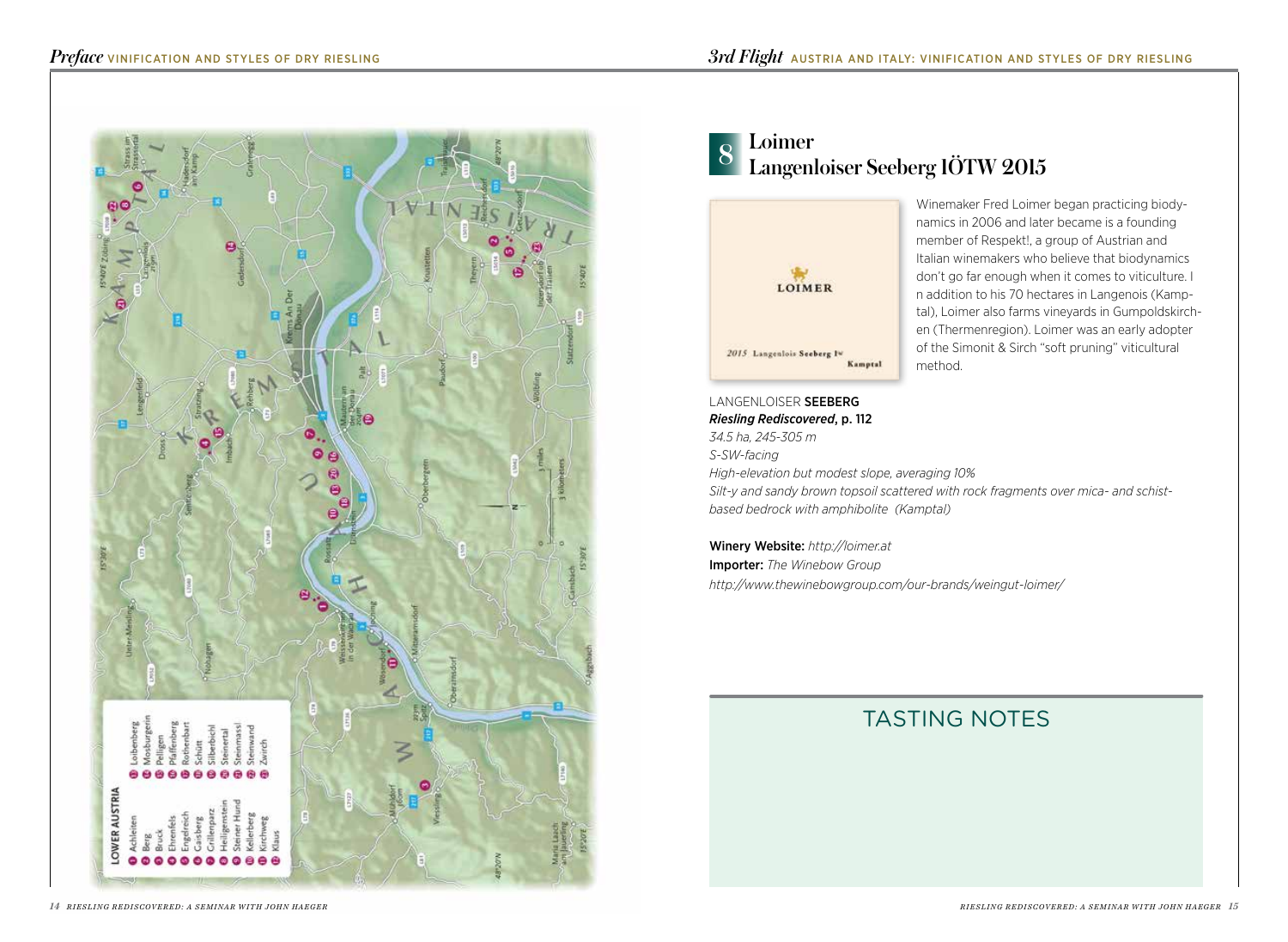# Prager g Frager<br>Weissenkirchener Smaragd Achleiten 2015



Dr. Toni Bodenstein was already, a biologist, geologist and historian before marrying Ilse Prager and taking over the operation of the Wachau winery. His ability to combine his scholarly approach and passion for biodiversity along with brilliant winemaking has elevated Prager to the highest level of Austrian wine. The estate is made up of 17.5 steeply-terraced hectares planted to 60% Riesling and 40% to Grüner Veltliner, all planted at extremely high densities of up to 15,000 plants per hectare. Bodenstein makes six different wines from the famed Achleiten vineyard alone. Grapes are hand-har-

vested, sorted to eliminate botrytis, and then immediately pressed. Since 1996, all Prager wines have been vinified entirely in stainless-steel tanks. The wines embody the Prager motto: "Vom Stein zum Wein" (from rocks to wine).

### WEISSENKIRCHNER ACHLEITEN *Riesling Rediscovered*, pp. 233-35

22 ha; 209-358 m Various exposures from W to SE Steep, aggressively terraced site with slopes as acute as 77%; uplifted, sedimentary soil with a generally high pH (7.3-8.2) on a foundation of gneiss (Wachau)

Winery Website: http://www.weingutprager.at/ **Importer:** The Winebow Group http://www.thewinebowgroup.com/our-brands/weingut-prager/

# Markus Huber Getzersdorfer Berg 1ÖTW 2012



Weingut Markus Huber is one of the most renowned producers in Traisenthal. Founded in 1648, Markus and his brother Michael are the 10th generation of Hubers to run the winery. Although Grüner Veltliner comprises the majority of their production, Riesling plays an important role. Viticulture is certified sustainable, with about one-third of their 40 hectares being farmed organically. After harvest, the Huber Berg receives 12 hours skin contact prior to being fermented in stainless steel. It then receives eight months in traditional acacia barrels before bottling.

### GETZERSDORFER BERG *Riesling Rediscovered*, pp. 250-52 18 ha; 260-340 m E-facing

Moderately steep and even slope overlooking the Traisen Valley; thin layer of chalk-rich gravel and conglomerate over solid white limestone baserock (Traisental)

Winery Website: http://www.weingut-huber.at/ Importer: Broadbent Selections, http://www.broadbent.com/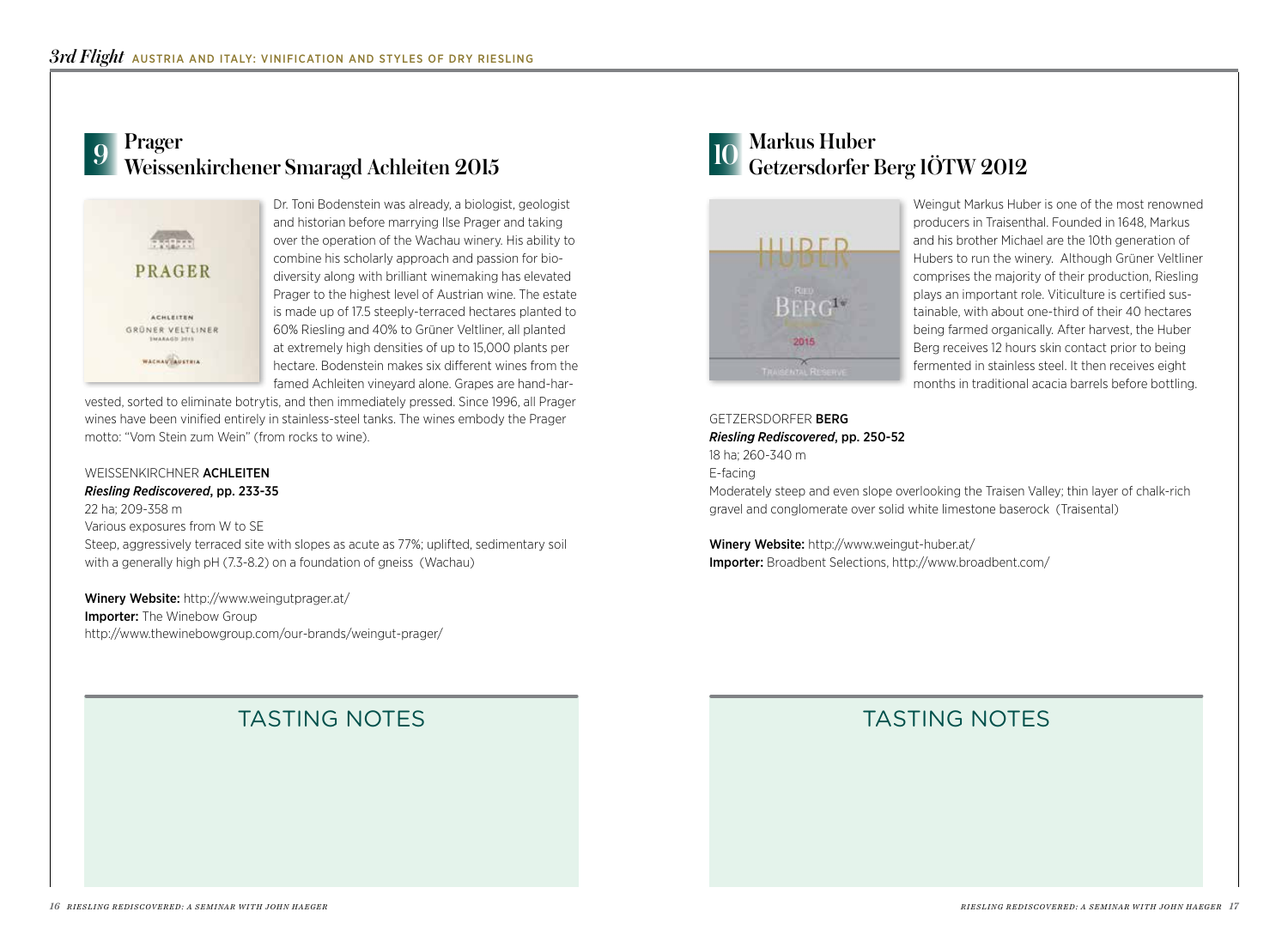# Kuenhof 11 Ruennor<br>"Kaiton" Riesling 2012



The steep, stony vineyards of KuenHof's Peter & Brigitte Pliger are in Italy's Alto Adige, in the South Tyrol appellation called the Val d'Isarco (or Eisacktal), about 30 miles from the border with Austria. Prior to 1989, the KuenHof fruit was sold to Abbazia di Novacella. Farming is organic, with tendencies toward biodynamics (but not certified). Fermentation occurs with indigenous yeasts and the wines are aged in stainless steel and acacia barrels. The name "Kaiton" is of Celtic origin, and was the name forthe area around the estate.

### *"*KAITON" *Riesling Rediscovered*, pp. 267-69

6 ha; ~500-600 m

SW-S-SE-facing

Several parcels on a steep to vertiginous slope which, averaged across all parcels, is approximately 30%.

A thin layer of sandy clay-loam loaded with gravel and broken slate lies over bedrock composed of slate and phyllite. Terraced throughout; terraces interrupted by outcroppings of bare rock (Eisacktal, Alto Adige)

Winery Website: http://www.fws.it/en/kuenhof/ Importer: Oliver McCrum Wines, http://omwines.com/kuenhof/

# 12 G. D Vajra Lange DOC Riesling "Pètracine" 2012



G.D. Vajra was established in 1972. The Pètracine name comes from an old synonym for Riesling, probably born from the synthesis of two evocative words petra (stone) and racine (root). Traditionalists in terms of their winemaking approach, Vajra's Riesling program uses manual harvesting to preserve the essence of the whole fruit. A triple selection is transacted to preserve quality: first in the vineyard, and later with a double sorting in the cellar. Gentle pressing and a brief cold settling before fermentation lasting for two weeks before being aged in stainless steel for 6+ months before bottling.

### FOSSATI

*Riesling Rediscovered*, pp. 82-84

34 ha; 340-480 m E- and ESE-facing

A single slope that straddles the boundary between the townships of Barolo and La Morra; uplifted gravel and sandy loam; relatively steep (Piemonte)

Winery Website: http://www.gdvajra.it/ Importer: Rinascimento Wine Company, http://www.rinascimentowineco.com/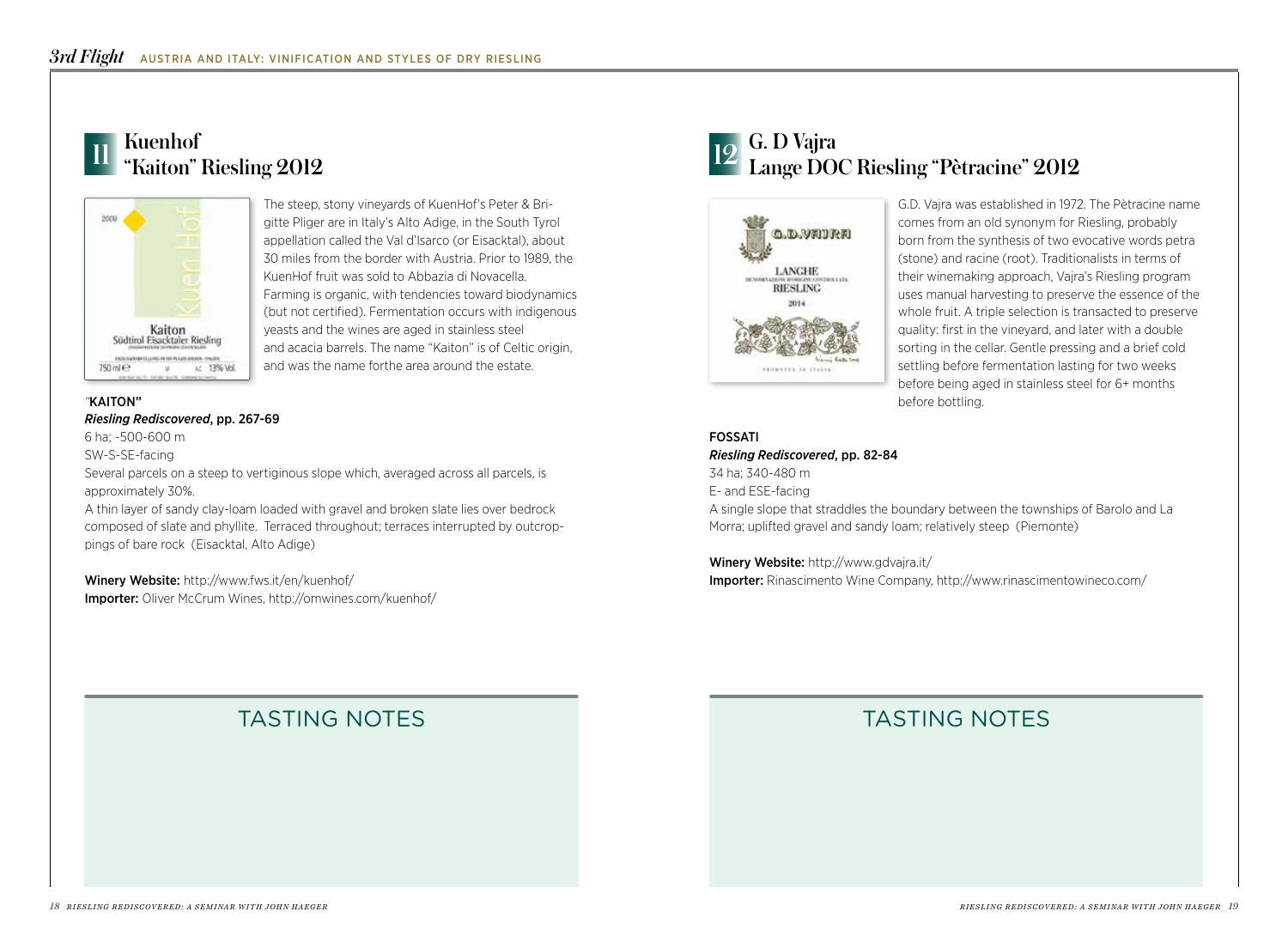# Grosset 14 Subset<br>
Polish Hill Riesling 2016



Jeffrey Grosset, owner and founder of Grosset Wines, is considered among the most influential winemakers in Australia. He is known for his work to legally allow the word "Riesling" on a bottle of Aussie wine if it indeed was made solely from Riesling – prior to this, a broad range of white varieties were bottled as Riesling (not unlike the mid-century use of "Chablis" on California wine labels). Grosset was also a leader in the Clare Valley's campaign to bottle everything in the appellation under screwcap, a process he continues to use on his entire lineup. The Grosset Polish Hill Riesling is produced exclusively from grapes grown on the eight-hectare, estate-owned Polish Hill Vineyard. It has been made every vintage since the winery's

CLARE VALLEY RIESLING

inauguration in 1981 in the township of Auburn in South Australia's Clare Valley. The vines are relatively closely-planted to three clones (two German and one Oz), this low-yielding, organically farmed vineyard is hand-pruned and hand harvested. Its challenging rocky profile and consequent low yields results in an average of two bottles of wine per vine being produced.

### POLISH HILL VINEYARD

8 ha; ~450 m

E-facing

Gentle slope located between Sevenhill and Mintaro on the E side of the Clare; silt and shale at the surface, then clay and gravel, both over ancient blue shale bedrock; extremely low-vigor soil (Clare Valley, South Australia)

Winery Website: https://www.grosset.com.au/ Importer: Hudson Wine Brokers, http://www.hudsonwine.us/

# TASTING NOTES

# Brooks Orchards Fold Riesling 2014



Riesling is the heart and soul of the 20 biodynamically-farmed acres in the Eola/Amity Hills owned by Brooks Winery. Founder Jimi Brooks was a visionary who came to wine through his passion for history and philosophy. After traveling the world and experiencing the hard work of winemaking in Europe, Jimi returned to Oregon and found work in the Willamette

Valley before setting up his own winery in 1994. After his unexpected death in 2004, his sister Janie Brooks Heuck teamed with winemaker Chris Williams to continue the winery as a legacy for Pascal Brooks, Jimi's son.

The Orchards Fold vineyard lies south of Salem, Oregon and was planted by the Von Volkinburg family in 1978. This wine is part of a program wherein small quantities of selected single-vineyard lots are bottled separately, with the remainder being used in other Brooks blends. Production on the 2014 Orchards Fold Riesling totaled 75 cases.

### ORCHARD FOLD VINEYARD

~5 ha; 177 m

~E-facing

Gently sloping hilltop site near the N end of the Eola-Amity formation; silty clay-loam topsoil strewn with broken basaltic and tuffaceous material; good water-retention and fertility (Willamette Valley, Oregon)

Winery Website: http://www.brookswine.com/

# TASTING NOTES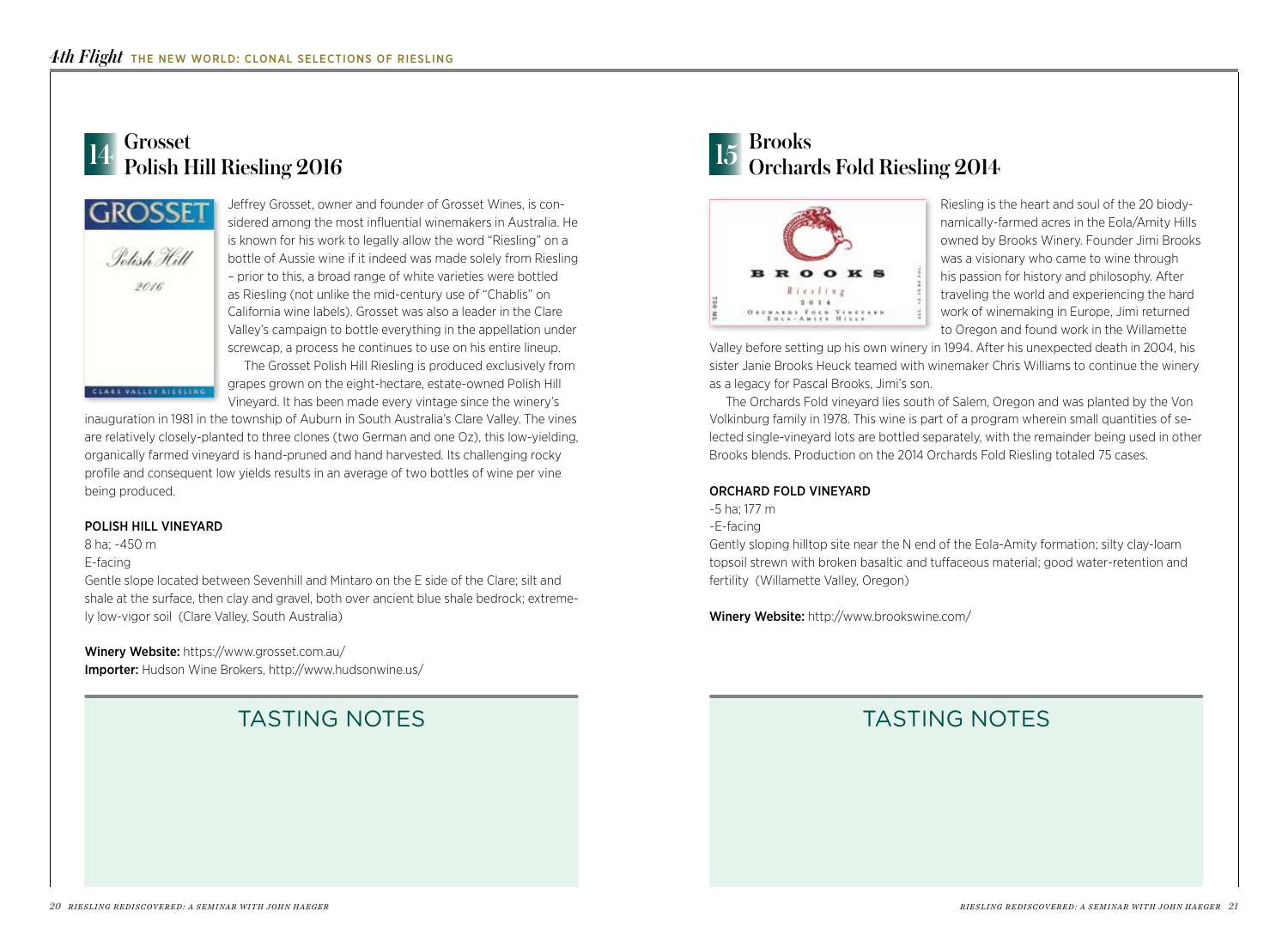# *John Haeger*

## Tatomer Kick-On Ranch Riesling 2014



Graham Tatomer began working at Santa Barbara Winery at the age of 16. In 2003, he went to Austria to work a harvest with Weingut Knoll and wound up staying for more than a year. Subsequent visits and work with Knoll led to even more passion for Riesling, culminating in Tatomer's knowledge, experience, and inspiration being put to use in 2008 when he began producing wine under his own name. He now makes a range of Rieslings and Grüner Veltliners, in addition to several Pinot Noirs and a rosé, all grown in Santa Barbara County.

### KICK-ON RANCH *Riesling Rediscovered*, pp. 333-35

24 ha; ~50-60 m

### S-facing

Gentle rolling hills almost within sight of the Pacific Ocean; very sandy topsoil, some of it deposited by persistent afternoon onshore winds, over Monterey shale (Los Alamos Valley, California)

Winery Website: https://www.tatomerwines.com/

# TASTING NOTES



**JOHN WINTHROP HAEGER**, has written about wine since 1986. His articles have appeared in *Connoisseur*, *Wine & Spirits*, *Sunset,* and *Saveur*, in the San Francisco *Chronicle*, in Singapore-based *Appetite*, and in Japan's *Wine Kingdom*.

His first book about wine, *North American Pinot Noir* (University of California Press, 2004) was named Louis Roederer International Wine Book of

the Year for 2005. The second, *Pacific Pinot Noir: A Comprehensive Winery Guide for Consumers and Connoisseurs*, was published in September 2008. *Riesling Rediscovered: Bold, Bright, and Dry*, was published in March 2016.

He is also an historian, educator and educational administrator. A Princeton University graduate with a doctorate in Chinese history from the University of California, Berkeley, he has taught at Pomona College, Linfield College and the University of California, San Diego, and worked for The Asia Foundation, the Research Libraries Group, the American Council of Learned Societies, and Stanford University.

His interest in wine began in graduate school. He is a member of the Society of Wine Educators and a Fellow of the American Association of Wine Economists.